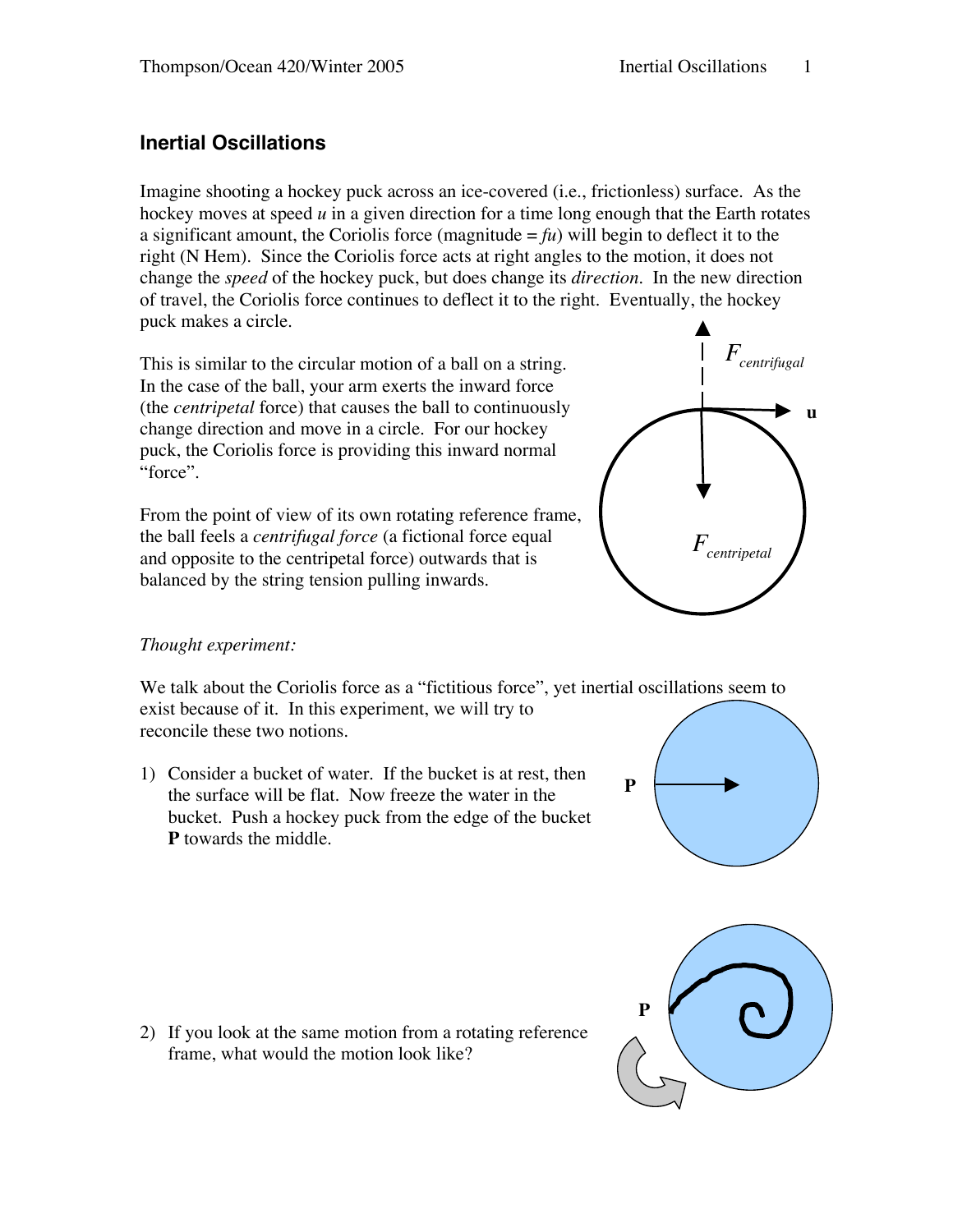#### Thompson/Ocean 420/Winter 2005 Inertial Oscillations 2

- 3) Now consider the same bucket of water, but this time give it a uniform rotation. What will the surface look like? The "centrifugal force", actually the tendency for the fluid to move in a straight line (*inertia*) will create a curved surface, higher near the outside edge.
- 4) Now freeze the water in the rotating bucket, and stop the rotation. Release a hockey puck from the edge of the bucket. What will the motion be? Oscillations along the curved surface.
- 5) Finally, look at the motion from a rotating reference frame (from the top). We see oscillations moving up and down the curved surface, at the same time being deflected into circular motions.

This is the simplest type of time dependent motion caused by the Earth's rotation and is called an **inertial oscillation**.

In our thought experiment we saw that surface curvature plus rotation give us inertial oscillations in our frozen bucket, but why do they exist on earth? To understand this, we must recognize that the earth is not a sphere. Instead, because it is rotating, it bulges at the equator and is *ellipsoidal*.

The gravity vector **g** points toward the center of the Earth **C**. Because of the ellipticity there is a component of gravity *parallel* to the Earth's surface, as well as a component perpendicular to the surface. The component parallel to the surface is the restoring force for the inertial oscillations.





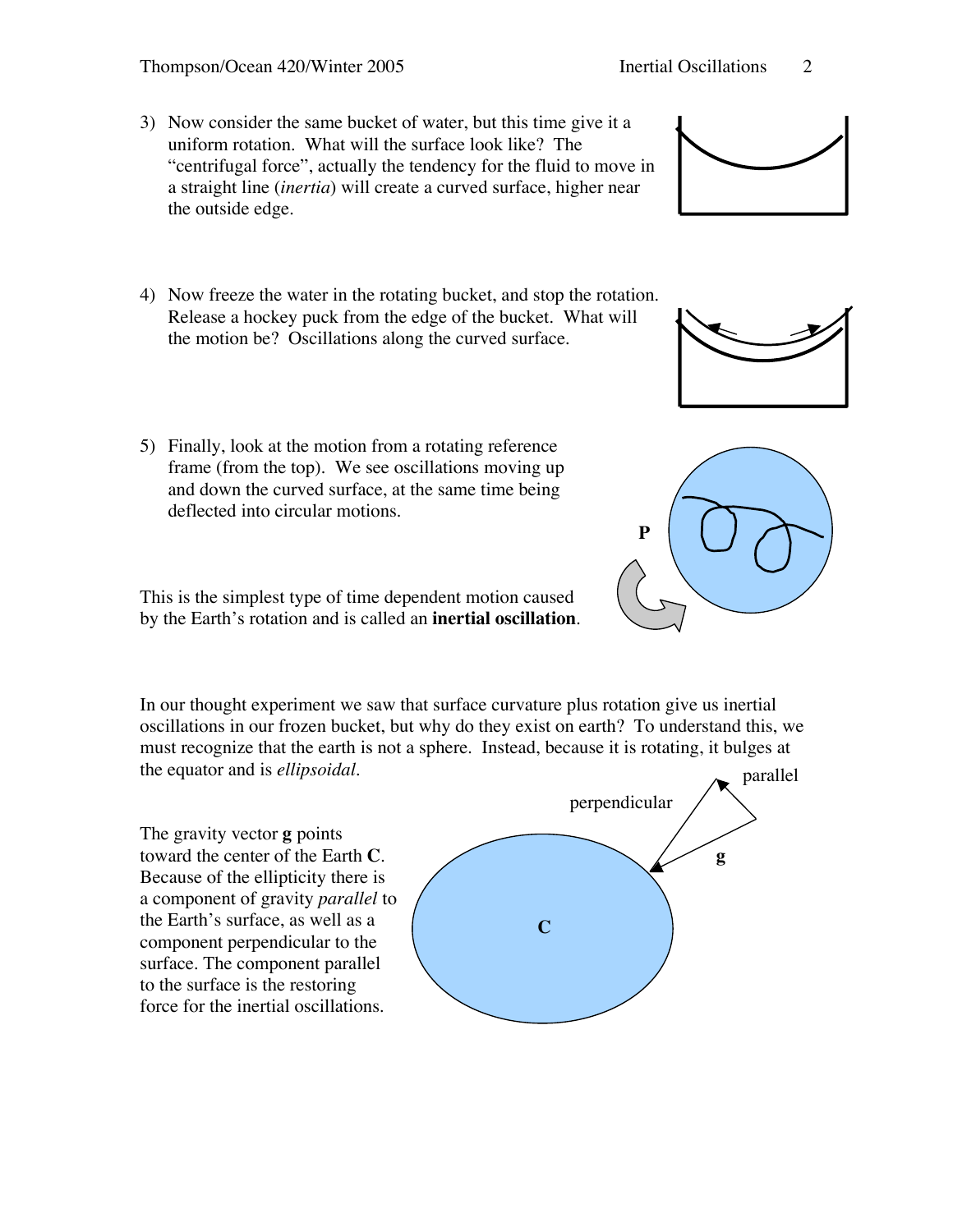The equations of motion for the inertial oscillation are given by:

$$
\frac{\partial u}{\partial t} - fv = 0
$$

$$
\frac{\partial v}{\partial t} + fu = 0
$$

This is a set of coupled equations, which means that a change in the x-direction velocity, u, will cause a change in the y-direction velocity v, and vice-versa. To see how this works let's try an initial condition that  $\mathbf{u} = (u,v) = (0,U)$  at  $t = 0$ (give the hockey puck a push towards the north).

To see how these coupled equations interact, let's look also at time  $t = \Delta t$ 

$$
u(\Delta t) = u(0) + f v(0)\Delta t = f U \Delta t
$$
  

$$
v(\Delta t) = v(0) - f u(0)\Delta t = U
$$

and the next time step,  $t=2\Delta t$ 

$$
u(2\Delta t) = u(\Delta t) + f v(\Delta t) \Delta t = 2f U \Delta t
$$

$$
v(2\Delta t) = v(\Delta t) - f u(\Delta t) \Delta t = U(1 - f^2 \Delta t^2)
$$

and you can see how the circular motion proceeds.

The solution of these equations for  $u$  and  $v$  (check and see!) is a circular oscillation with period  $T = 2\pi/f$ .  $\omega = f$  is called the **inertial frequency**.

$$
u = U \sin(ft)
$$

$$
v = U \cos(ft)
$$

The velocity vector rotates to the *right* with time in the northern hemisphere and to the *left* in the southern hemisphere.



 $t=T/2$ 

The intertial period is given by

$$
T = \frac{2\pi}{f}
$$

We can calculate the period, which is different at different latitudes. At 10N, it is 69 hours, at 30N it is 24 hours, and at 45N it is 16.9 hours.

*How large is the radius of the circle for these oscillations?* From the balance between centrifugal and Coriolis forces,



 $t = 0$ 

 $t=0$ 

 $t = \Delta t$ 

 $t = T/4$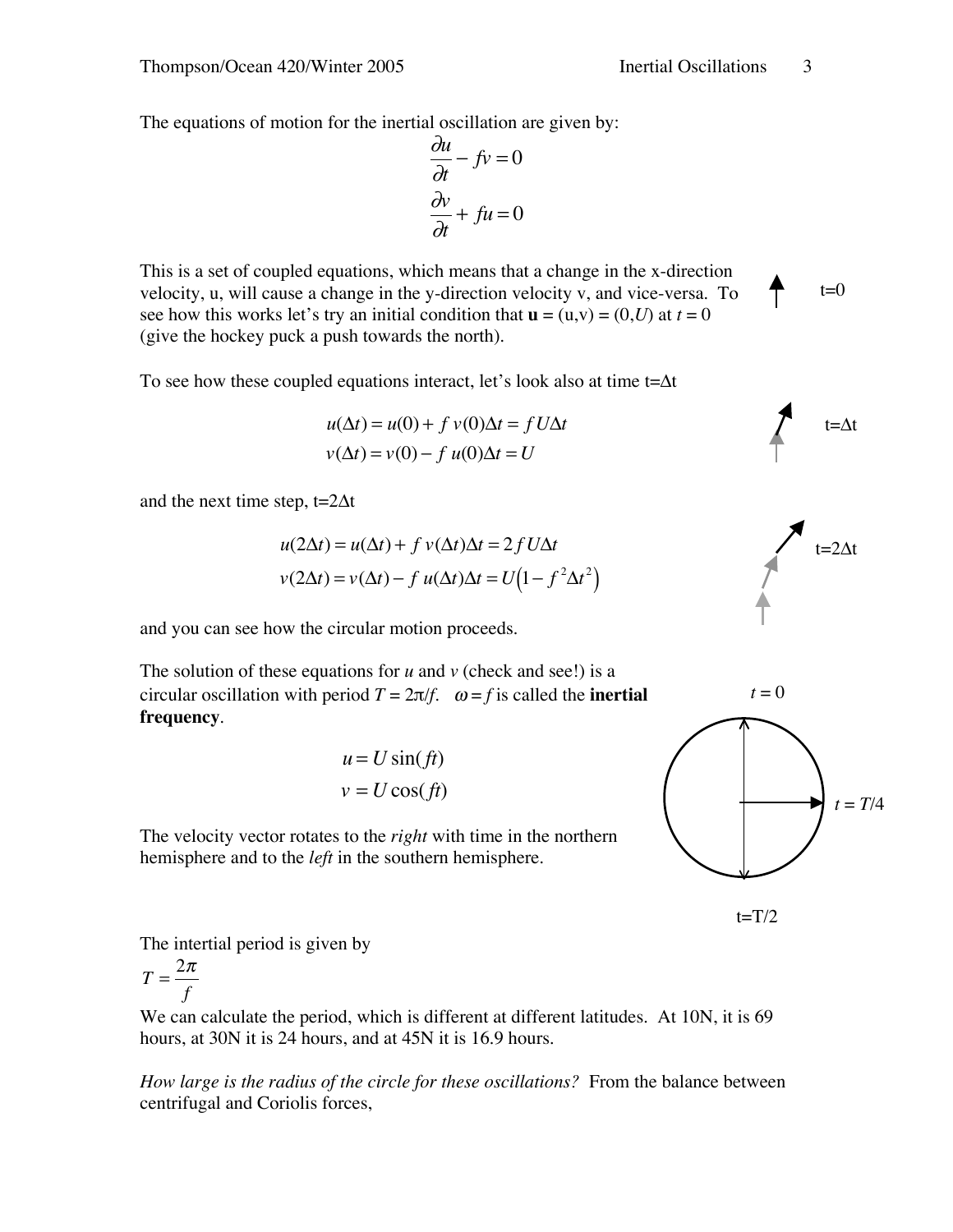$$
U^2/r = fU
$$
  

$$
r = U/f.
$$

You can show that for a velocity of 5 cm/s, and  $f = 1 \times 10^{-4} s^{-1}$ , the radius of an intertial circle would be 500 m.

Inertial oscillations do not exist in a pure form like this. However, for both surface and internal gravity waves, in the limit as the frequency approaches *f,* are motions that have the character of inertial oscillations. Gravity waves cannot exist at frequencies lower than the inertial frequency. A spectrum anywhere in the ocean usually yields a strong peak at the inertial frequency.

## **Rotation effects on surface gravity waves.**

Rotation effects will only be important for long waves with low frequencies – so we can assume outright that these are *shallow water* waves, even in the open ocean. Rotating surface gravity waves are called **Poincare waves** or **inertia-gravity** waves. Away from land boundaries, the tide propagates as an inertia-gravity wave.

#### *Dynamical balance*

These waves have the same dynamics as shallow-water surface gravity waves, with the addition of the Coriolis force:

$$
\frac{\partial u}{\partial t} - fv = -g \frac{\partial \eta}{\partial x}
$$

$$
\frac{\partial v}{\partial t} + fu = -g \frac{\partial \eta}{\partial y}
$$

### *Solution form*

We will take x to be in the direction of propagation of the wave (which is not changed by rotation) and *y* in the horizontal direction perpendicular to the direction of propagation. The sea surface elevation has the same cosine function as for non-rotating waves, but water parcel motions are modified by rotation.

Again, we are working on very large horizontal scales (in order for rotation to be important), so vertical velocity is negligible. Water parcel motions are nearly horizontal.

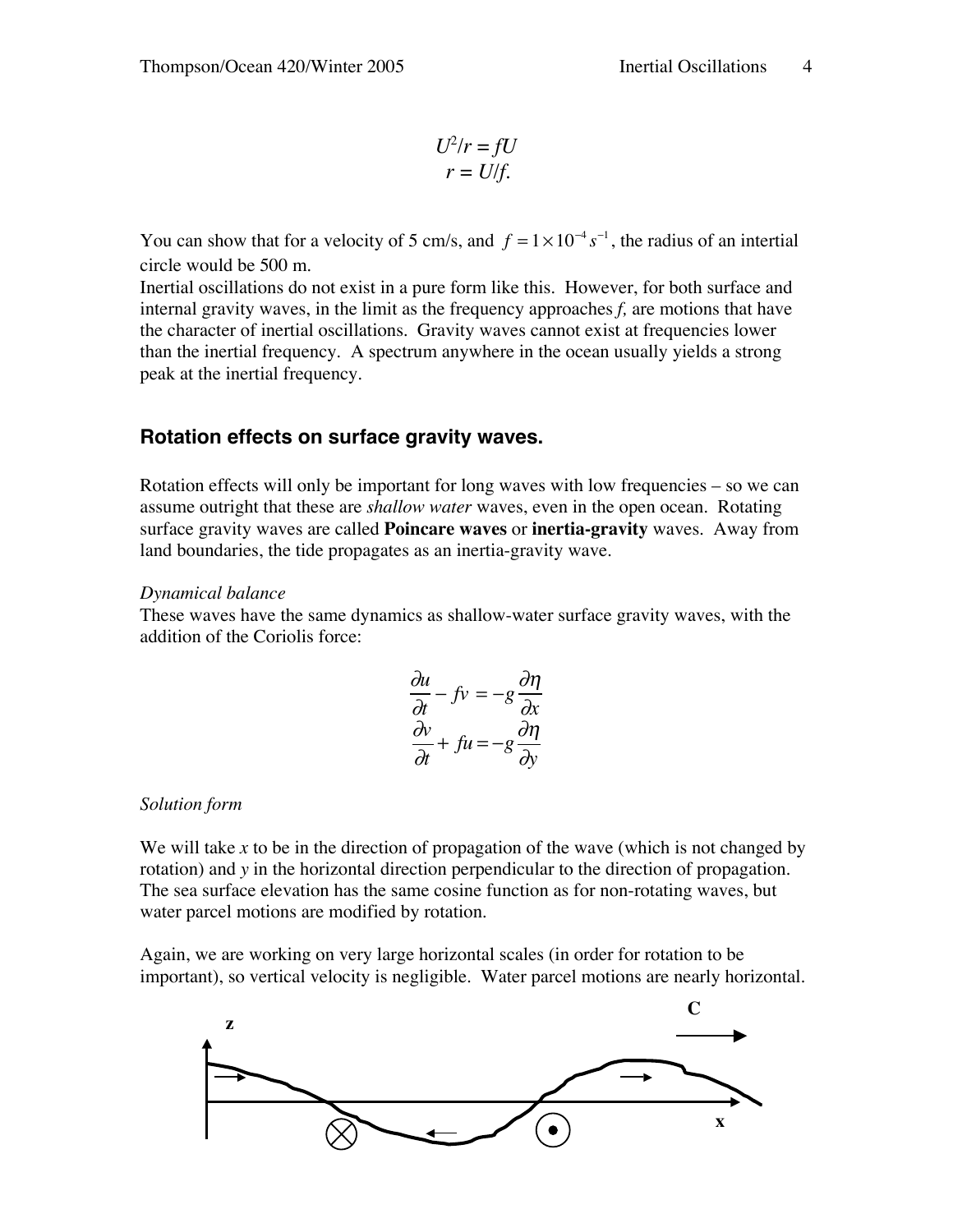In the *xy*-plane, water parcels make *anticyclonic* elliptical motions. The ratio of the length of major axis (x) of the ellipse to the minor axis (y) is  $\omega f$ . For high frequency **x y**

motions, the ellipse elongates along

the direction of propagation and we recover the non-rotating solution. For  $\omega = f$ , the orbits become circular, like inertial oscillations.

#### *Dispersion relation*

The dispersion relation is similar to that for shallow water waves, except with the addition of *f*

$$
\omega = \sqrt{f^2 + gHk^2}
$$

The minimum frequency for these waves  $(k \rightarrow 0)$ , large wavelength) is *f*, the inertial frequency.

*Group velocity* is given by

$$
C_g = \frac{\partial \omega}{\partial k} = \frac{gHk}{\sqrt{f^2 + gHk^2}} \tag{18.1}
$$

Unlike non-rotating shallow-water waves, these waves are *dispersive.* Unlike deep water waves, short(er) waves outrun long(er) waves.

Examining two limits shows how these rotationally modified gravity waves relate to waves we have already studied:

- (i) for the shortest waves (large *k*, large  $\omega/f$ )  $C_g = \sqrt{gH}$  and we approach nonrotating shallow water surface gravity waves. This is the maximum group speed for inertia-gravity waves. This is also the limit for  $f = 0$ .
- (ii) for the longest waves (small *k*),  $C_g = 0$ . These motions are *non-propagating* inertial oscillations.

We can *estimate how long the wave needs to be for rotation to be important.* The first term under the square root in (18.1) is as large as the second term when

$$
f^2 \approx gHk^2
$$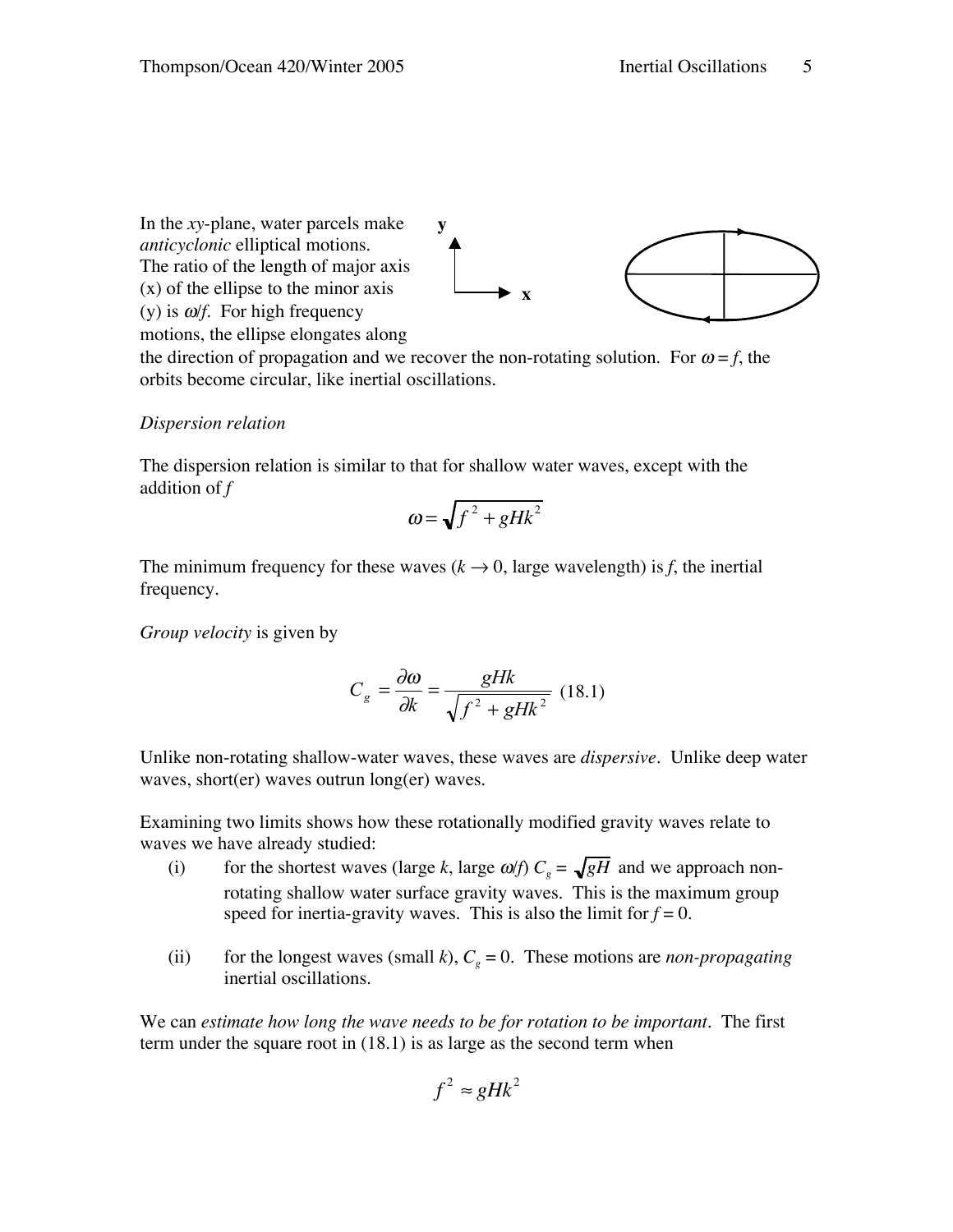Take the length scale of the wave to be  $L \sim 1/k$  (it's a scaling argument so we don't worry about the  $2\pi$ .) Then solving for L gives

$$
L_R = \frac{\sqrt{gH}}{f}
$$

This length scale is given the name **Rossby radius of deformation** (for barotropic or external motions, in this case). This is an important length scale for ocean dynamics of all kinds (not just these waves), as it is a measure of the importance of rotation for a given phenomenon. For length scales much smaller than the Rossby radius of deformation, rotation is unimportant. How big is this scale? In the open ocean at

$$
mildtitudes \ L_R = \frac{\sqrt{(9.8)(4000)}}{5 \times 10^{-5}} \approx 4000 \text{ km}.
$$

For internal motions we can also define the **internal or baroclinic Rossby radius**

$$
L_R = \frac{\sqrt{g'H_1}}{f} = NH/f
$$

In this case, *H* is the vertical scale of motion, not the ocean depth. Since  $g' \ll g$  and the scale of the motion is less than the full ocean depth, the baroclinic Rossby radius is much smaller, of order 10km - 100 km. For  $g' = 0.02m/s^2$ ,  $H_1 = 500m$  and the same value of f as above,  $L_p = 32km$ . and Rotation becomes important for much shorter internal gravity waves than for surface gravity waves.

### **Rotation effects on internal gravity waves**

#### *Dispersion relation*

The dispersion relation for internal waves is modified to become  $\omega^2 = f^2 \sin^2 \varphi + N^2 \cos^2 \varphi$ 

[Note: Knauss gives the equivalent dispersion relation

$$
\tan^2 \theta = \frac{\omega^2 - f^2}{N^2 - \omega^2}
$$

where now the angle  $\theta$  is the angle that the group velocity makes with the horizontal. ]

This more complete dispersion relation makes it clear that the minimum frequency for internal waves is the inertial frequency, *f*. For this limit, the angle that the wavenumber vector makes with the horizontal is 90°. Energy propagation and water parcel oscillations are nearly horizontal. This "wave" (which is not really a wave since phase speed goes to zero in this limit) looks like a set of vertically stacked inertial oscillations.